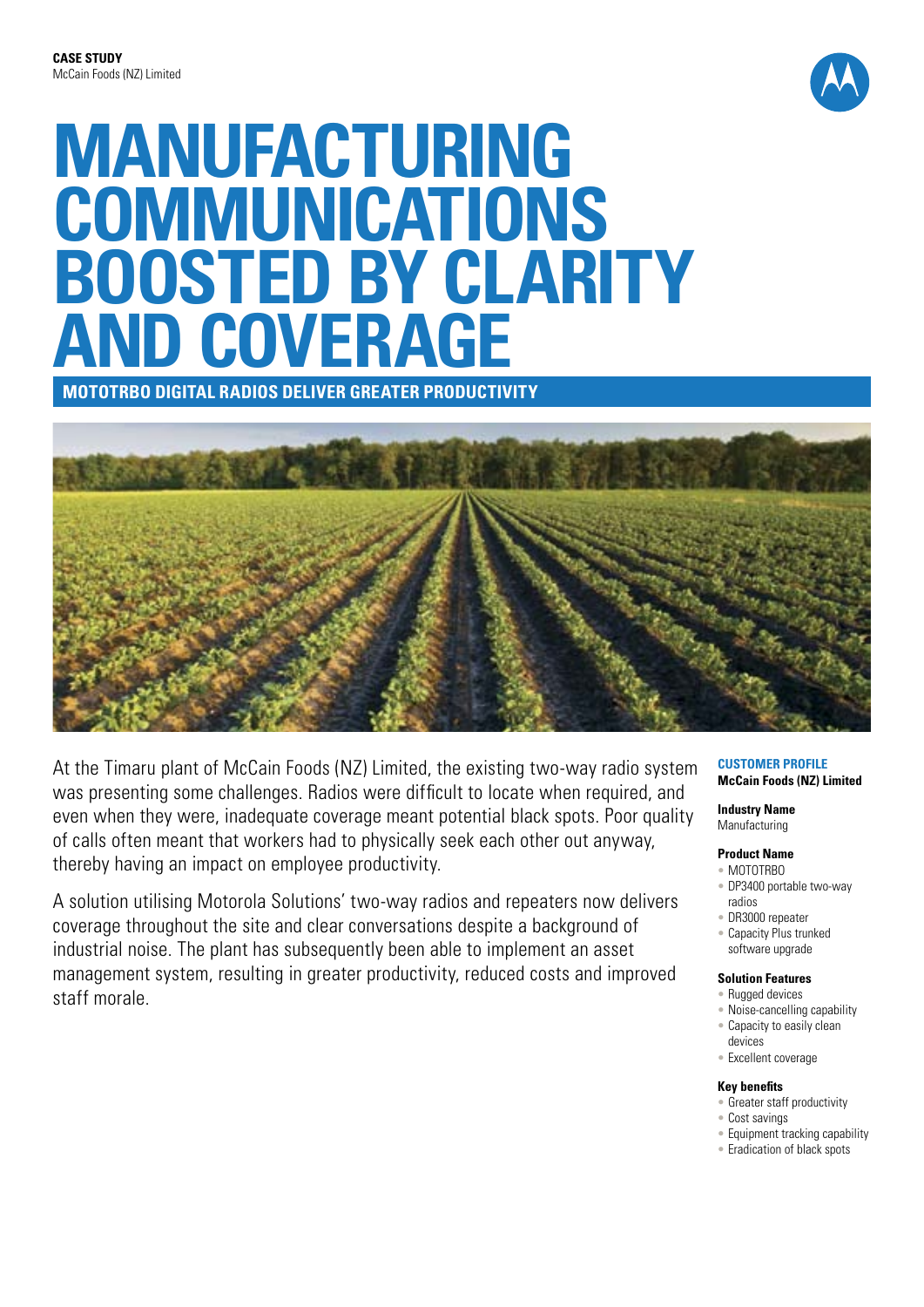

## **THE CHALLENGE**

McCain began as a small frozen foods plant in Florenceville, Canada, opening in 1957. The first sales office opened in Auckland in 1987 and, through further acquisitions and development, now produces french fries, vegetables and meals in New Zealand, with plants located in Timaru and Hastings. The manufacturing plant in Timaru produces french fries all year round.

The existing analogue radio system at the Timaru site was beginning to struggle with the size of the site – more than 50 acres – and there were a number of black spots.

Being a manufacturing site, the factory heavily relies on stainless steel within the premises, which created lots of static even where there was clear line of sight between callers.

In addition, each department ran its own set of radios, which included various models, in differing states of effectiveness and status. The radios tended to be allocated to a person, rather than a role, and it was difficult to ensure a smooth handover of adequately functioning equipment between workers or shifts.

## **THE SOLUTION**

Extensive penetration testing demonstrated that by using a Motorola Solutions repeater with upgraded two-way radios provided faultless coverage of the site, with no black spots.

McCain took the opportunity to futureproof its system and move to a digital system, rather than simply use boosters. A Motorola Solutions MOTOTRBO DR3000 repeater and DP3400 portable two-way radios were deployed, as well as a Capacity Plus software upgrade to achieve the required standards of communication.

DP3400 portable radios provide clearer voice communications throughout the coverage area, and up to 40 per cent longer battery life between recharges.

Capacity Plus trunking is a scalable, single-site digital solution that allows a group of MOTOTRBO radio users to share both voice and data communication on the same system. It also enables repeaters to manage the availability of active channels, so that users are automatically connected to co-workers without switching channels.

**"We used to replace two to three radios a year. We have now had the digital radio system for nearly two years and, in that time, we have only had to replace one radio due to a genuine incident."**

Karl Thin, plant manager – Timaru, McCain Foods (NZ) Limited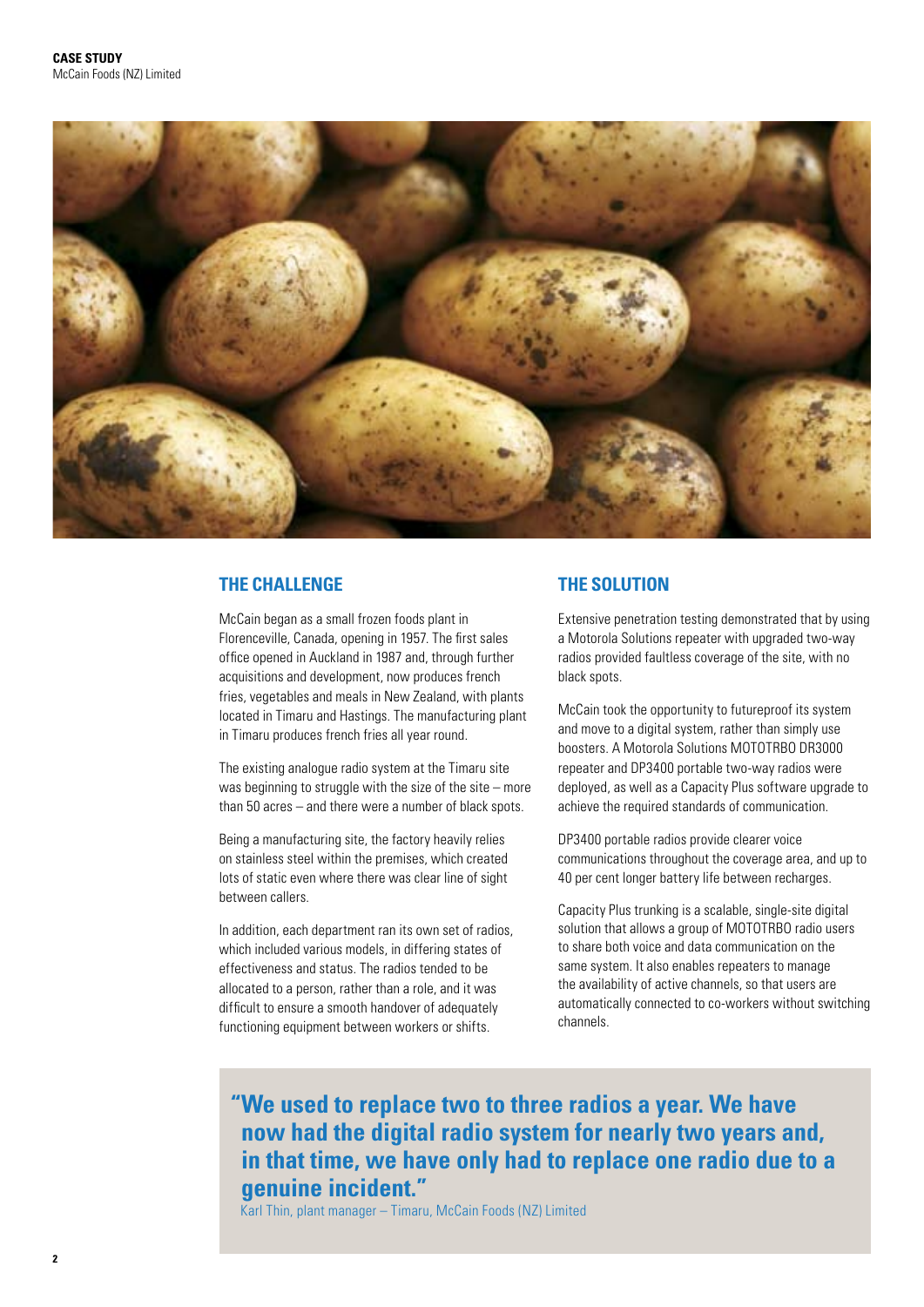**"With the new system, manufacturing can now get in touch with the maintenance guys quickly, where before they would spend time tracking down a radio which had poor quality anyway. From a safety, quality, cost and delivery perspective, having good site coverage has benefited the business significantly."**

Karl Thin, plant manager – Timaru, McCain Foods Limited

## **THE BENEFITS**

The new system rolled out in May 2011, and has been in operation for more than a year.

McCain has achieved a range of benefits from the rollout:

- All radios are now uniform across the plant.
- Coverage is excellent, with no black spots.
- The noise-cancelling feature of the radios means clarity of conversation despite the background noise of a manufacturing facility.
- Improved staff morale arising from a more efficient working environment.
- The radios can be cleaned, which makes them ideal for use in a hygienic environment where food is produced:
- "The radios are waterproof so the ability to keep them clean is better and simple to execute. In this environment, the capacity to keep them hygienic is really good," says Thin.
- The new equipment has enabled the development of a visual management system for accountability. McCain has been able to institute a tracking system so that workers coming on or off the site know which radios were ready to go, that they were fully charged, and who currently has them.
- Greater accountability and ownership has led to cost savings and a reduced rate of equipment replacement:

"We used to replace two to three radios a year. We have now had the digital radio system for nearly two years and, in that time, we have only had to replace one radio due to a genuine incident. This is because everyone looks after the equipment better, given that the management system shows who had the radio last and who has it now. This development has been noted with appreciation from the leadership team," says Thin.

• The system now enables different callers to share timeslots, where there was no ability before. Moreover, McCain can split channels between different areas of the business – security, maintenance and general operation – if need be to ensure confidentiality of conversations.